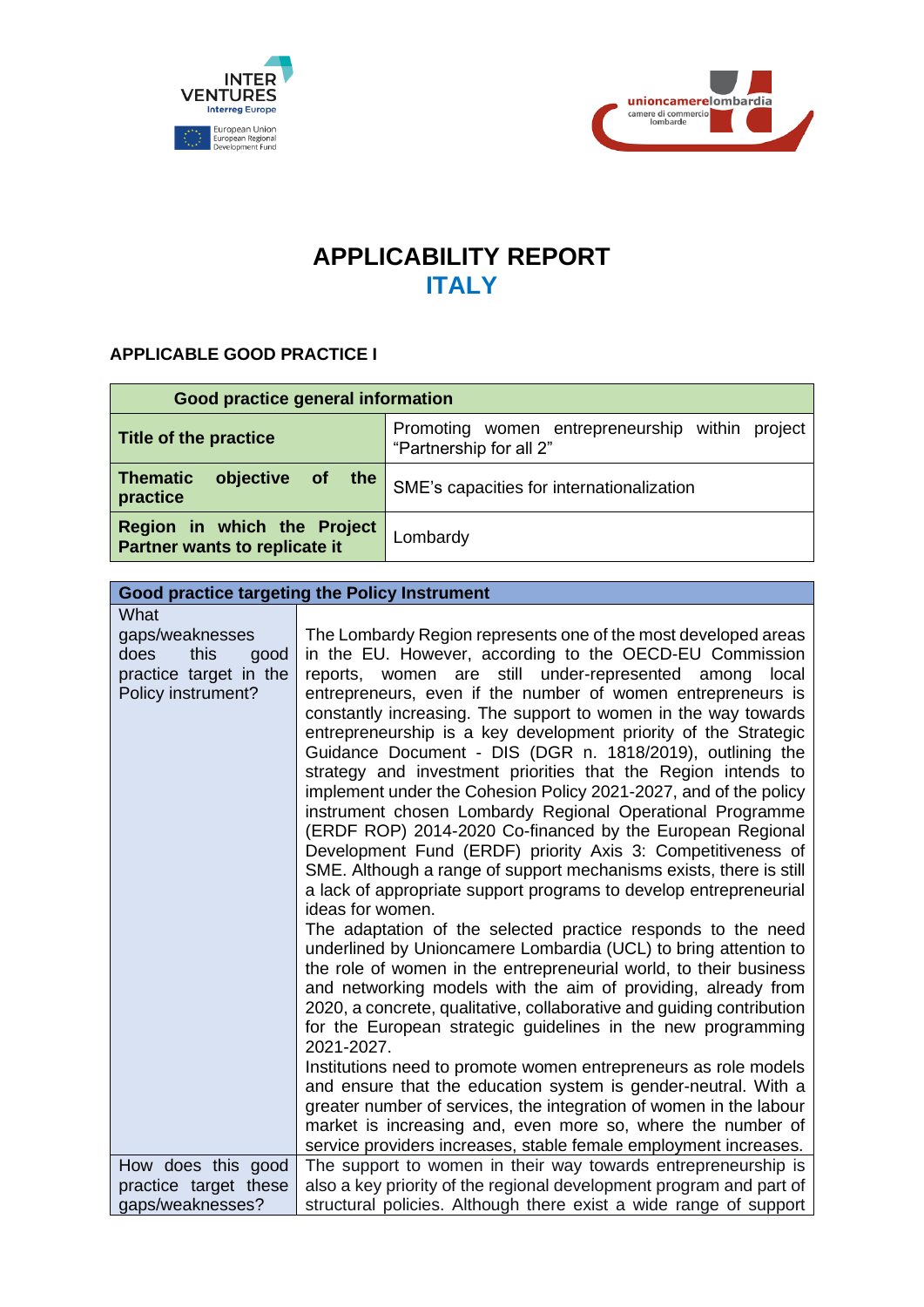|                         | mechanisms, there is still a lack of appropriate support programs<br>to develop entrepreneurial ideas for women.<br>Concerning support to companies led by women, the following<br>needs and strategic indications emerge and needs to be supported<br>strengthen the internationalization potential of women<br>to<br>entrepreneurs and more in general of the Lombardy Region<br>economic stakeholders<br>Internationalization: need to increase the value of exports<br>with programs to launch or strengthen the presence in<br>foreign markets.<br>Education and training: vocational education and training<br>courses in partnership with companies.<br>Access to credit: promoting access to credit by SMEs.<br>-<br>Innovation: encourage product, process and organizational<br>$\qquad \qquad -$<br>innovation, also with a view to sustainability.<br>Transfer of skills: a) to trade associations that today are not<br>$\overline{\phantom{0}}$<br>always prepared to effectively assist companies that ask for<br>their help; b) to local authorities in the field of Euro-design<br>to directly support companies in their territory.<br>Support for female entrepreneurs, also via<br>trade<br>associations: the possibility for female entrepreneurs to<br>share their experience and take part in the worktables at a |
|-------------------------|------------------------------------------------------------------------------------------------------------------------------------------------------------------------------------------------------------------------------------------------------------------------------------------------------------------------------------------------------------------------------------------------------------------------------------------------------------------------------------------------------------------------------------------------------------------------------------------------------------------------------------------------------------------------------------------------------------------------------------------------------------------------------------------------------------------------------------------------------------------------------------------------------------------------------------------------------------------------------------------------------------------------------------------------------------------------------------------------------------------------------------------------------------------------------------------------------------------------------------------------------------------------------------------------------------------------------------------|
|                         | European level is deemed strategic.                                                                                                                                                                                                                                                                                                                                                                                                                                                                                                                                                                                                                                                                                                                                                                                                                                                                                                                                                                                                                                                                                                                                                                                                                                                                                                      |
|                         | Female employment in companies: the need to implement<br>$\overline{\phantom{0}}$                                                                                                                                                                                                                                                                                                                                                                                                                                                                                                                                                                                                                                                                                                                                                                                                                                                                                                                                                                                                                                                                                                                                                                                                                                                        |
|                         | female employment in both self-employment and salaried                                                                                                                                                                                                                                                                                                                                                                                                                                                                                                                                                                                                                                                                                                                                                                                                                                                                                                                                                                                                                                                                                                                                                                                                                                                                                   |
|                         | employment is stressed.                                                                                                                                                                                                                                                                                                                                                                                                                                                                                                                                                                                                                                                                                                                                                                                                                                                                                                                                                                                                                                                                                                                                                                                                                                                                                                                  |
| What changes should     | The selected practice is aimed to promote the role of women in the                                                                                                                                                                                                                                                                                                                                                                                                                                                                                                                                                                                                                                                                                                                                                                                                                                                                                                                                                                                                                                                                                                                                                                                                                                                                       |
| be made in the good     | productive world through a greater (self) awareness, valorisation of                                                                                                                                                                                                                                                                                                                                                                                                                                                                                                                                                                                                                                                                                                                                                                                                                                                                                                                                                                                                                                                                                                                                                                                                                                                                     |
| practice to target more | entrepreneurial ventures through joint actions<br>innovative                                                                                                                                                                                                                                                                                                                                                                                                                                                                                                                                                                                                                                                                                                                                                                                                                                                                                                                                                                                                                                                                                                                                                                                                                                                                             |
| gaps/weaknesses<br>in   | implemented (chambers of commerce, business agencies and                                                                                                                                                                                                                                                                                                                                                                                                                                                                                                                                                                                                                                                                                                                                                                                                                                                                                                                                                                                                                                                                                                                                                                                                                                                                                 |
| the Policy Instrument?  | business angels, academia, and PAs). It answers to the EU,<br>national and regional already in force actions to increase the                                                                                                                                                                                                                                                                                                                                                                                                                                                                                                                                                                                                                                                                                                                                                                                                                                                                                                                                                                                                                                                                                                                                                                                                             |
|                         | availability of resources for women entrepreneurs, including the                                                                                                                                                                                                                                                                                                                                                                                                                                                                                                                                                                                                                                                                                                                                                                                                                                                                                                                                                                                                                                                                                                                                                                                                                                                                         |
|                         | possibility to improve strategic skills, alternative funding and                                                                                                                                                                                                                                                                                                                                                                                                                                                                                                                                                                                                                                                                                                                                                                                                                                                                                                                                                                                                                                                                                                                                                                                                                                                                         |
|                         | networks. It capitalizes the outputs and alliances already produced                                                                                                                                                                                                                                                                                                                                                                                                                                                                                                                                                                                                                                                                                                                                                                                                                                                                                                                                                                                                                                                                                                                                                                                                                                                                      |
|                         | by other projects.                                                                                                                                                                                                                                                                                                                                                                                                                                                                                                                                                                                                                                                                                                                                                                                                                                                                                                                                                                                                                                                                                                                                                                                                                                                                                                                       |
|                         | The practice could be further improved through trans-border                                                                                                                                                                                                                                                                                                                                                                                                                                                                                                                                                                                                                                                                                                                                                                                                                                                                                                                                                                                                                                                                                                                                                                                                                                                                              |
|                         | cooperation networks aiming at enhancing the innovation capacity                                                                                                                                                                                                                                                                                                                                                                                                                                                                                                                                                                                                                                                                                                                                                                                                                                                                                                                                                                                                                                                                                                                                                                                                                                                                         |
|                         | of enterprises driven by women.                                                                                                                                                                                                                                                                                                                                                                                                                                                                                                                                                                                                                                                                                                                                                                                                                                                                                                                                                                                                                                                                                                                                                                                                                                                                                                          |
|                         | Changes could be made by:                                                                                                                                                                                                                                                                                                                                                                                                                                                                                                                                                                                                                                                                                                                                                                                                                                                                                                                                                                                                                                                                                                                                                                                                                                                                                                                |
|                         | building<br>linkages<br>with<br>mainstream<br>business<br>the<br>$\mathcal{L}_{\mathcal{A}}$                                                                                                                                                                                                                                                                                                                                                                                                                                                                                                                                                                                                                                                                                                                                                                                                                                                                                                                                                                                                                                                                                                                                                                                                                                             |
|                         | community;                                                                                                                                                                                                                                                                                                                                                                                                                                                                                                                                                                                                                                                                                                                                                                                                                                                                                                                                                                                                                                                                                                                                                                                                                                                                                                                               |
|                         | better inform business support providers and policymakers<br>on the needs and challenges of women entrepreneurs;                                                                                                                                                                                                                                                                                                                                                                                                                                                                                                                                                                                                                                                                                                                                                                                                                                                                                                                                                                                                                                                                                                                                                                                                                         |
|                         | facilitate access to alternative finance;                                                                                                                                                                                                                                                                                                                                                                                                                                                                                                                                                                                                                                                                                                                                                                                                                                                                                                                                                                                                                                                                                                                                                                                                                                                                                                |
|                         | New strategies and regional intervention to upgrade the                                                                                                                                                                                                                                                                                                                                                                                                                                                                                                                                                                                                                                                                                                                                                                                                                                                                                                                                                                                                                                                                                                                                                                                                                                                                                  |
|                         | profile, competencies and skills women entrepreneurs in an                                                                                                                                                                                                                                                                                                                                                                                                                                                                                                                                                                                                                                                                                                                                                                                                                                                                                                                                                                                                                                                                                                                                                                                                                                                                               |
|                         | EU perspective are valuable outputs which can be of                                                                                                                                                                                                                                                                                                                                                                                                                                                                                                                                                                                                                                                                                                                                                                                                                                                                                                                                                                                                                                                                                                                                                                                                                                                                                      |
|                         | interest to other EU regions and considered for adoption.                                                                                                                                                                                                                                                                                                                                                                                                                                                                                                                                                                                                                                                                                                                                                                                                                                                                                                                                                                                                                                                                                                                                                                                                                                                                                |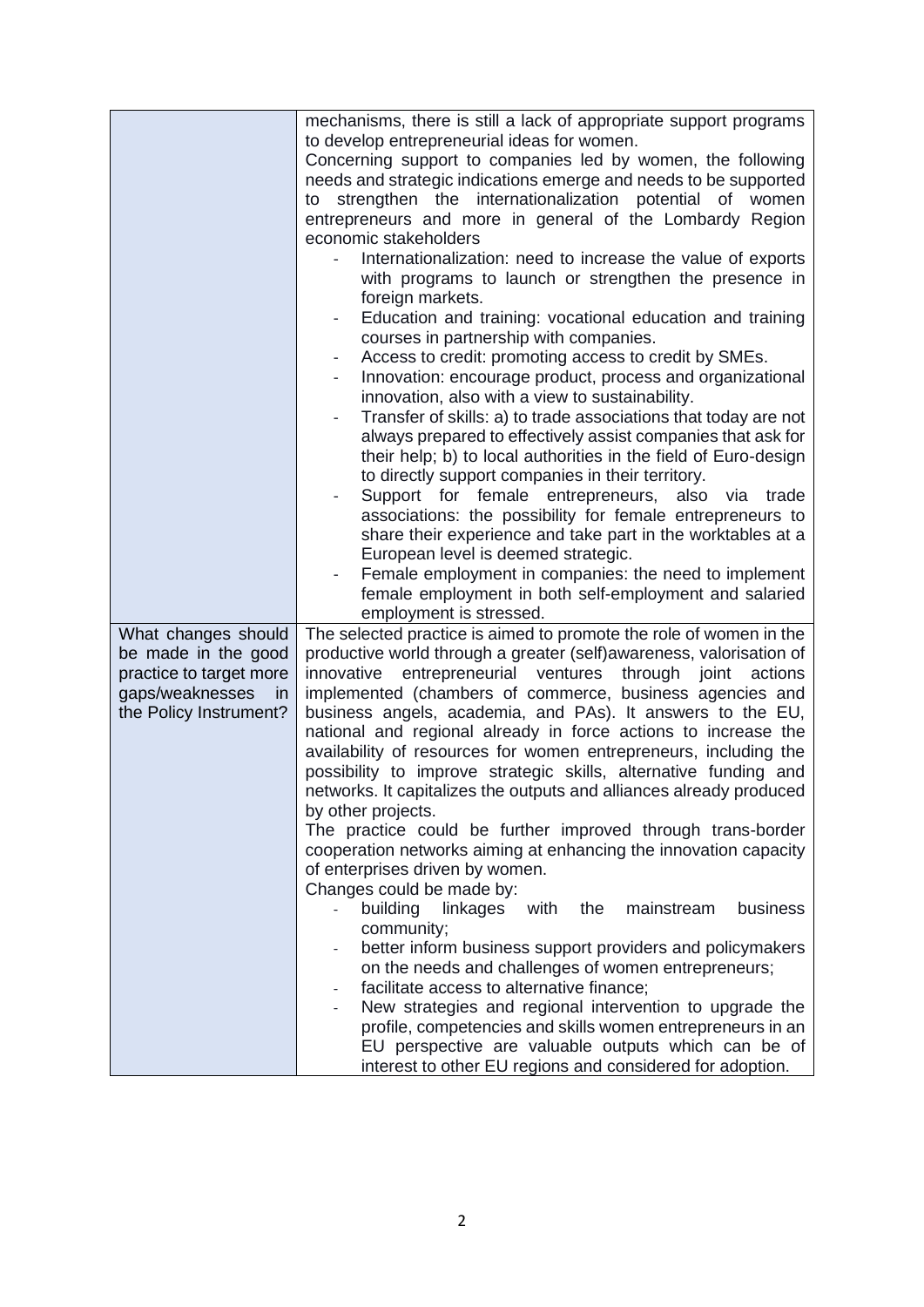| Feasibility of the good practice in the particular region                                                                    |                                                                                                                                                                                                                                                                                                                                                                                                                                                                                                                                                                                                                                                                                                                                                                                                                                                                                                                                                                                                                                                                                                                                                                                                                                                                                                                                                                                                                                                                                                                                                                                                                                                                                                                                                                                                                                                                                                                                                                              |  |
|------------------------------------------------------------------------------------------------------------------------------|------------------------------------------------------------------------------------------------------------------------------------------------------------------------------------------------------------------------------------------------------------------------------------------------------------------------------------------------------------------------------------------------------------------------------------------------------------------------------------------------------------------------------------------------------------------------------------------------------------------------------------------------------------------------------------------------------------------------------------------------------------------------------------------------------------------------------------------------------------------------------------------------------------------------------------------------------------------------------------------------------------------------------------------------------------------------------------------------------------------------------------------------------------------------------------------------------------------------------------------------------------------------------------------------------------------------------------------------------------------------------------------------------------------------------------------------------------------------------------------------------------------------------------------------------------------------------------------------------------------------------------------------------------------------------------------------------------------------------------------------------------------------------------------------------------------------------------------------------------------------------------------------------------------------------------------------------------------------------|--|
| Do you have proper<br>and reliable support?                                                                                  | Female entrepreneurship is an important driver for the Italian<br>production system, a constantly growing component capable of<br>reconciling commitments, family, and credit needs.<br>In the past decades, Unioncamere Lombardia and the Lombard<br>Chamber system have been working and performing many activities<br>to promote women's business models, policies and supporting<br>instruments.<br>The activity of women entrepreneurs needs support and stimuli to be<br>market.<br>competitive<br>the<br>labour<br>To<br>facilitate<br>female<br>in<br>entrepreneurship, special Promoting Committees have been set up<br>at a local level by Unioncamere and the Italian Chamber of<br>Commerce system, to enhance this component and overcome the<br>gender problems that can be encountered in carrying out economic<br>activities.<br>It is for these purposes that the establishment of the Committees for<br>Women's Entrepreneurship at all Chambers of Commerce has been<br>promoted - starting from 1999 when the first Memorandum of<br>Understanding between Unioncamere and the Ministry of Economic<br>Development was signed, as from 2003.<br>After the protocol was signed, the Committees were progressively<br>set up, which include female entrepreneurs identified by trade<br>associations and trade unions involved in the promotion of female<br>entrepreneurship.                                                                                                                                                                                                                                                                                                                                                                                                                                                                                                                                                                             |  |
| Is there<br>stable<br>a<br>funding<br>option<br>to<br>support<br>the<br>good<br>practice<br>application<br>in the long term? | Concerning strategic programming for businesses, the key elements<br>are the ERDF ROP Programme in the Lombardy Region and the<br>strategy followed by the Region for the definition of the Strategic<br>Guidance Document - DIS (DGR n. 1818/2019), outlining the<br>strategy and investment priorities that the Region intends to<br>implement under the Cohesion Policy 2021-2027.<br>Firstly, the ERDF ROP Programme in the Lombardy Region has a<br>total budget of 970.4 million euros, and two priority axes dedicated<br>to the business system for an amount of approximately 644 million<br>euros. To date, the Region has published 26 calls for proposals in<br>favour of enterprises under the ROP ERDF and it is expected that<br>further 4 calls for proposals will be launched (Business Start-ups,<br>Tourism and Attraction and Tourist and Cultural Attractors, Innodrive<br>Measure C) during 2020.<br>Secondly, the Strategic Guidance Document - DIS (DGR n.<br>1818/2019) approved by the Regional Council in July 2019 outlines<br>the strategy and investment priorities that the Region intends to<br>implement under the Cohesion Policy 2021-2027. The document<br>represents the regional programmatic framework of reference for the<br>construction of the future Operational Programmes under ERDF and<br>ESF+ funds highlighting the factors that positively and negatively<br>condition the achievement of certain results thanks to the analysis of<br>data common to several benchmark territories (e.g. the 4 Motors of<br>Europe).<br>The Lombardy Region is also working for women's support:<br>the number and role of female entrepreneurs who own craft<br>businesses in Lombardy in 2019 continue to be higher in<br>number than all other Italian regions (350,405), reaching<br>66,763 units or 19.1%;<br>the female employment rate is higher than the Italian<br>$\sim$<br>average, reaching 60% (compared to 76.1% for men). |  |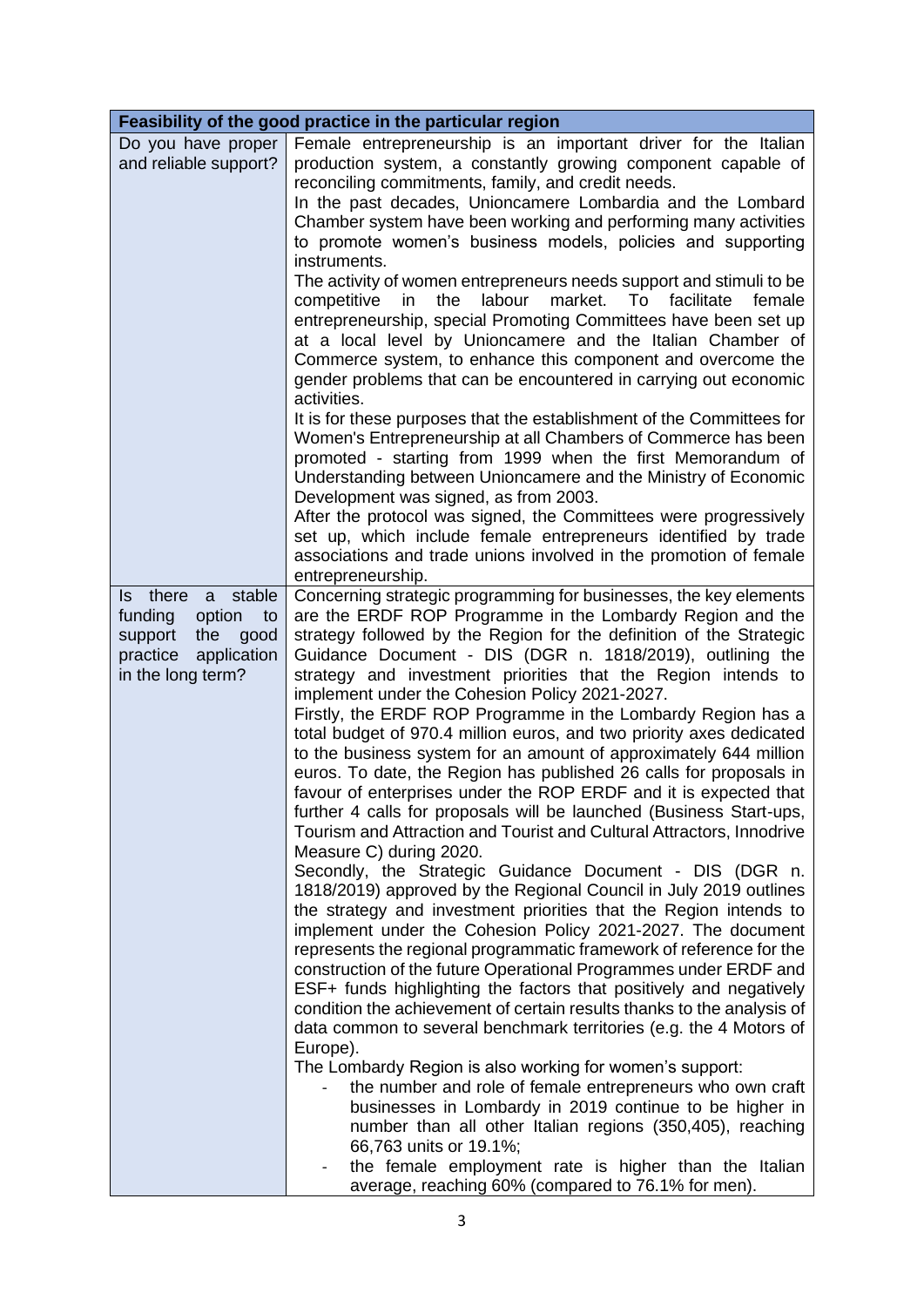|                                                                                                                          | In terms of attention to the world of female entrepreneurs, the<br>Lombardy Region has invested through vouchers in the 'Free<br>Nurseries' measure (which reduces to zero the fee for accredited<br>public or private nurseries) to the ESF linked to the most fragile<br>categories to bring women closer to the world of work after maternity<br>and has used other instruments on the ESF fund, such as the<br>experimental measure 'Family Caregivers Bonus', to support the<br>elderly, another task that often falls to women.<br>Finally, the measure 'Territorial Reconciliation Plans 2020-2030'<br>implements and finances various support actions: family caregiver<br>services (e.g. emergency babysitters, the accompaniment of elderly<br>and disabled medical examinations); services for the management<br>of pre-school and after-school and school closing periods (summer<br>camps, after-school, etc); support services for the enjoyment of<br>leisure activities in favour of minors (e.g. accompaniment and<br>enjoyment of sports and leisure activities, visits to parks/museums,<br>etc); time-saving actions in favour of owners or employees of<br>commercial or artisan enterprises, limiting them to micro-enterprises<br>with a maximum of three employees for activities not related to<br>company management.                                                                                                                                                                                                       |
|--------------------------------------------------------------------------------------------------------------------------|-------------------------------------------------------------------------------------------------------------------------------------------------------------------------------------------------------------------------------------------------------------------------------------------------------------------------------------------------------------------------------------------------------------------------------------------------------------------------------------------------------------------------------------------------------------------------------------------------------------------------------------------------------------------------------------------------------------------------------------------------------------------------------------------------------------------------------------------------------------------------------------------------------------------------------------------------------------------------------------------------------------------------------------------------------------------------------------------------------------------------------------------------------------------------------------------------------------------------------------------------------------------------------------------------------------------------------------------------------------------------------------------------------------------------------------------------------------------------------------------------------------------------------------------------------|
| Are there any factors                                                                                                    | At present we cannot refer to explicit factors, of political or economic                                                                                                                                                                                                                                                                                                                                                                                                                                                                                                                                                                                                                                                                                                                                                                                                                                                                                                                                                                                                                                                                                                                                                                                                                                                                                                                                                                                                                                                                              |
| political<br>(of<br>or                                                                                                   | nature, that can clearly prevent implementation of this good practice.                                                                                                                                                                                                                                                                                                                                                                                                                                                                                                                                                                                                                                                                                                                                                                                                                                                                                                                                                                                                                                                                                                                                                                                                                                                                                                                                                                                                                                                                                |
| economic<br>nature)                                                                                                      |                                                                                                                                                                                                                                                                                                                                                                                                                                                                                                                                                                                                                                                                                                                                                                                                                                                                                                                                                                                                                                                                                                                                                                                                                                                                                                                                                                                                                                                                                                                                                       |
| that<br>clearly<br>can<br>prevent                                                                                        |                                                                                                                                                                                                                                                                                                                                                                                                                                                                                                                                                                                                                                                                                                                                                                                                                                                                                                                                                                                                                                                                                                                                                                                                                                                                                                                                                                                                                                                                                                                                                       |
| implementation<br>of                                                                                                     |                                                                                                                                                                                                                                                                                                                                                                                                                                                                                                                                                                                                                                                                                                                                                                                                                                                                                                                                                                                                                                                                                                                                                                                                                                                                                                                                                                                                                                                                                                                                                       |
| this good practice?                                                                                                      |                                                                                                                                                                                                                                                                                                                                                                                                                                                                                                                                                                                                                                                                                                                                                                                                                                                                                                                                                                                                                                                                                                                                                                                                                                                                                                                                                                                                                                                                                                                                                       |
| Are there any factors<br>political<br>(of<br>or<br>economic<br>nature)<br>that can clearly foster<br>its implementation? | Having a strong experience in the development of supporting local<br>business activities, start-ups' management and structured services<br>that enhance the economy of business operators, UCL has an active<br>role in the process of empowering female entrepreneurship in the<br>local context, by performing a strategic role in mapping, stocktaking<br>and analysis of the conditions of the professions and new business<br>models in the Region.<br>Besides, to ensure the sustainability of the exchanged knowledge,<br>UCL will constantly transfer the knowledge and practices generated<br>by the activities of the project to the network of the associated<br>chamber of commerce and their SMEs.<br>Regional Unions in Italy are interlocutors of local governments, as<br>enshrined in the LEGISLATIVE DECREE 25/11/2016, n. 219, art. 6.<br>In force of its statute and institutional role, the "Agreement for<br>Economic Development and Competitiveness 2019-2023", has been<br>signed by the Lombardy Region and by the Lombardy Chamber of<br>Commerce System. Signed for the first time in 2006, this agreement<br>constitutes a model of an institutional partnership of great strategic<br>value in the implementation of shared interventions for the<br>competitive growth of Lombard companies and territories, also<br>favouring the convergence of projects and resources of other<br>subjects on priority development objectives, such as innovation,<br>internationalization, development of human capital, access to |
|                                                                                                                          | business credit, administrative simplification, environmental quality<br>and efficiency.<br>Regione Lombardia recognises and undertakes to enhance the role<br>and contribution of the chambers of commerce as institutions<br>operating in a functional autonomy regime, identifying the same as                                                                                                                                                                                                                                                                                                                                                                                                                                                                                                                                                                                                                                                                                                                                                                                                                                                                                                                                                                                                                                                                                                                                                                                                                                                     |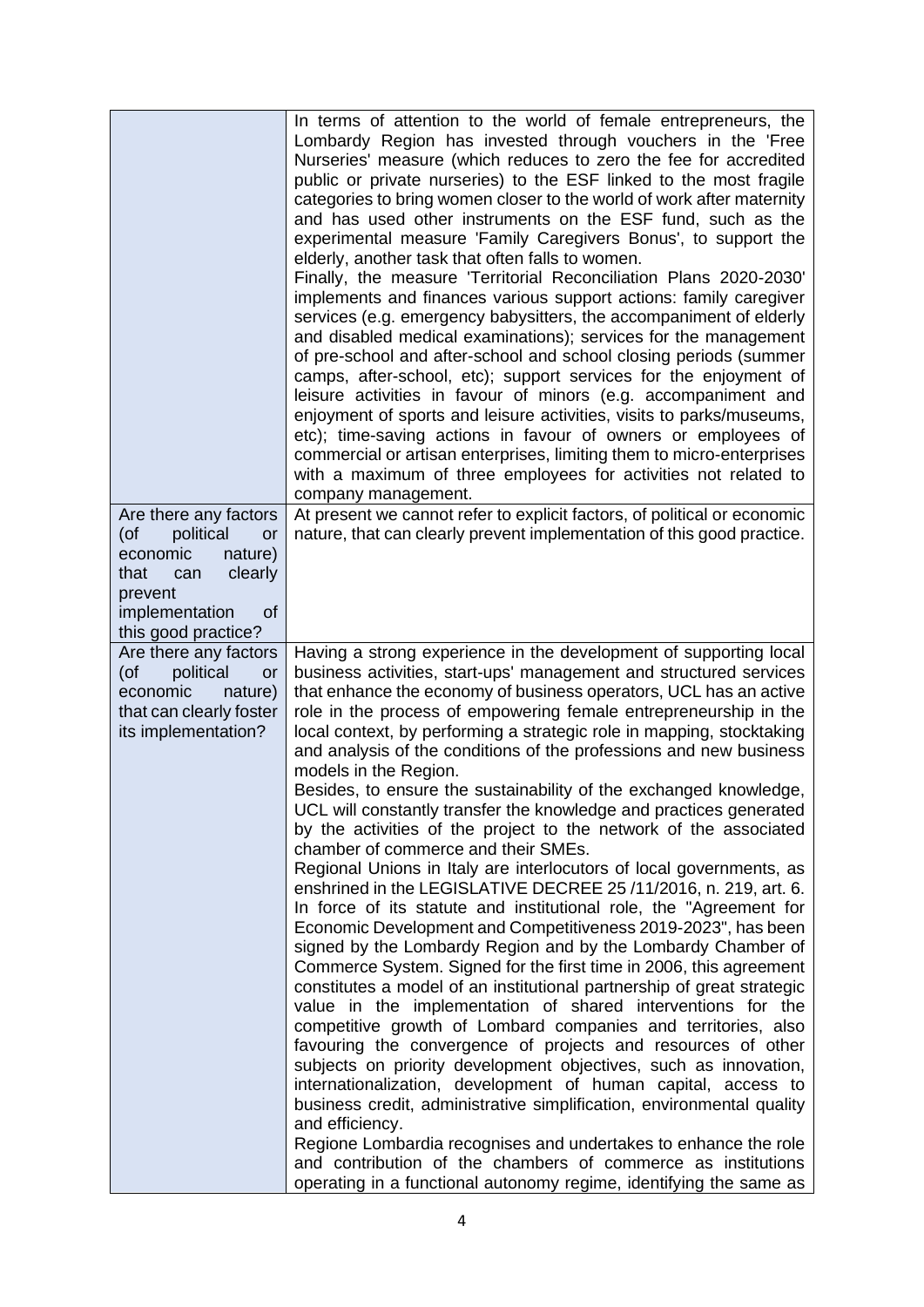| the privileged interlocutor for the implementation of interventions to  |
|-------------------------------------------------------------------------|
| Support of the companies and delegating them the carrying out of        |
| those functions in favour of the development of the system of the       |
| enterprises which can best be activated at the local level. Regione     |
| Lombardia and the chamber system undertake to develop a                 |
| favourable environment for SME entrepreneurship and to promote          |
| joint actions to facilitate the access of businesses and territories to |
| the opportunities for programming funding Community. According to       |
| Art. 9 for the Agreement, Unioncamere Lombardia is (typically)          |
| identified as the implementing Entity of the actions of the agreement,  |
| according to art. 27-ter of L.R. 34/1978.                               |

| Adaptation of the good practice in the particular region                                                          |                                                                                                                                                                                                                                                                                                                                                                                                                                                                                                                                                                                                                                                                                                                                                                                                                                                                                                                                                                                                                                                                                                                                                                                                                                                                                                                                                                                                                                                                        |  |
|-------------------------------------------------------------------------------------------------------------------|------------------------------------------------------------------------------------------------------------------------------------------------------------------------------------------------------------------------------------------------------------------------------------------------------------------------------------------------------------------------------------------------------------------------------------------------------------------------------------------------------------------------------------------------------------------------------------------------------------------------------------------------------------------------------------------------------------------------------------------------------------------------------------------------------------------------------------------------------------------------------------------------------------------------------------------------------------------------------------------------------------------------------------------------------------------------------------------------------------------------------------------------------------------------------------------------------------------------------------------------------------------------------------------------------------------------------------------------------------------------------------------------------------------------------------------------------------------------|--|
| the<br>existing<br>Can<br>design of the good<br>practice be applied<br>as it is?                                  | The selected practice is designed to support female business and to<br>constitute a window to give them visibility, open possibilities for<br>professional exchange and training, help to cross their networks,<br>match needs and solutions. The same model can work for women<br>entrepreneurs from other Regions and also for SMEs, organizations<br>and associations which may be interested in a new way to boost their<br>activities. The general outline of the action, including many specific<br>activities, can be directly implemented as they are, namely:<br>Training activities<br>Coaching<br><b>Orientation services</b><br>Aggregation and empowerment of female entrepreneurship<br>It is important to underline that all the original activities shall be<br>adapted to the specific socio-economic and cultural context of the<br>Lombardy region, to the specific role of women in the entrepreneurial<br>regional framework, on their models of business and networking, to<br>provide a concrete, qualitative, collaborative and guiding contribution<br>for the strategic guidelines European in the new programming 2021-<br>2027.                                                                                                                                                                                                                                                                                                            |  |
| To what extent does<br>the application of the<br>good practice target<br>the problems in the<br>application area? | The Lombardy region constitutes one of the most developed EU<br>economic and productive areas. However, according to the OECD-<br>EU Commission reports, women are still under-represented among<br>local entrepreneurs, even if the number of women entrepreneurs is<br>constantly increasing. Women are keener to operate in non-capital-<br>intensive sectors, tend to have different motivations/intentions in<br>entrepreneurship than men and latent entrepreneurial potential that<br>is not realised. The challenges include discouraging social and<br>cultural attitudes, lower levels of entrepreneurship skills, greater<br>difficulty in accessing start-up financing, smaller/less effective<br>entrepreneurial networks and policy frameworks, disadvantageous<br>tax policies. New business accelerator services, infrastructures for<br>risk capital, new alternative funding mechanisms can support women<br>also in scaling-up their business. Institutions need to promote<br>women entrepreneurs as role models and ensure that the education<br>system is gender-neutral.<br>The practice is well-aligned to several EU and national and regional<br>actions, devoted to increasing the availability of resources for women<br>entrepreneurs, including the possibility to improve strategic skills,<br>alternative funding and networks, collecting needs and strategic<br>indications regarding issues of interest to female entrepreneurs, in |  |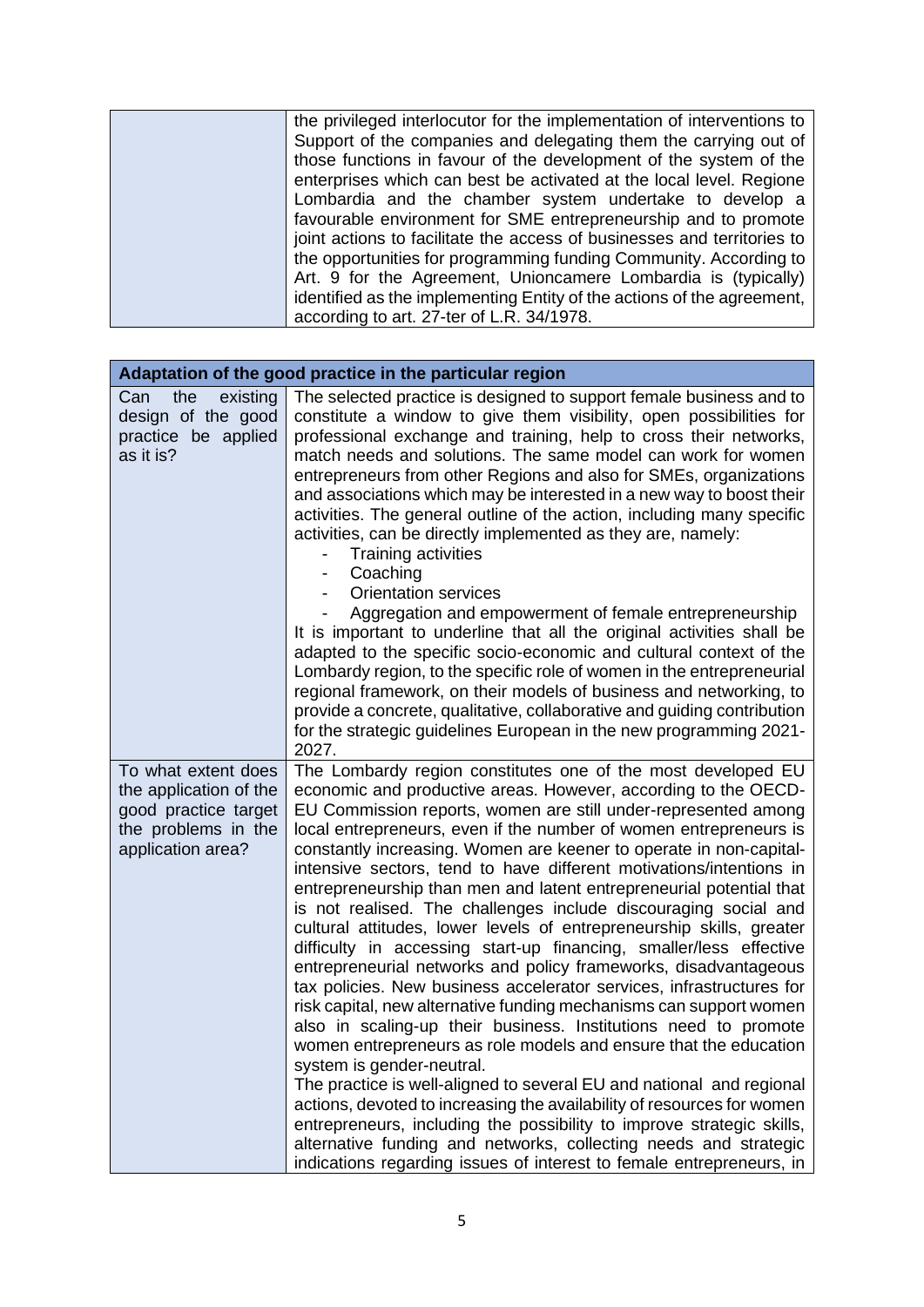|                                                                                                                                | the perspective of what has been prefigured in the new European<br>Programme 2021-2027.                                                                                                                                                                                                                                                                                                                                                                                                                                                                                                                                                                                                                                                                                                                                                                                                                                                                                                                                |
|--------------------------------------------------------------------------------------------------------------------------------|------------------------------------------------------------------------------------------------------------------------------------------------------------------------------------------------------------------------------------------------------------------------------------------------------------------------------------------------------------------------------------------------------------------------------------------------------------------------------------------------------------------------------------------------------------------------------------------------------------------------------------------------------------------------------------------------------------------------------------------------------------------------------------------------------------------------------------------------------------------------------------------------------------------------------------------------------------------------------------------------------------------------|
| Which aspects of the<br>good practice would<br>you have to change<br>in order to adapt<br>them to the needs of<br>your region? | The core content of the practice, consisting of providing with<br>strategic support, knowledge, training, networking, and services will<br>be replicated without major changes.<br>The objectives, the scope and the elements of the transferred good<br>practice will remain similar. Nevertheless, to optimise the<br>transferability process there is a need to adapt the practice to the<br>specific local social, economic, and cultural framework of the<br>Lombardy region, also to improve existing activities.<br>It is worth to underline that, according to the Interreg Europe Joint<br>Secretariat recommendations, on how to properly implement the<br>transferability process in the COVID-19 and post COVID-19 crisis,<br>the knowledge exchange and the mutual learning exercise can be<br>less focus on pure transregional actions, and more focussed on<br>valorising territorial activities, by taking inspiration from valuable<br>regional practices having similar scopes/contents/ objectives. |
| How do you plan to<br>change them?                                                                                             | Even if there are no specific changes envisaged, the practice will be<br>adapted to the socio-economic and cultural context of the Lombardy<br>region. Some aspects of the GP(?) will be further implemented,<br>namely:<br>Benchmarking on regional women entrepreneurship and<br>draw the explanatory framework, assess their impact and<br>economic potential for internationalization<br>Benchmarking on regional actions, regulation, stakeholders<br>Benchmarking on specific local women needs, challenges,<br>business models and trends for internationalization<br>Strengthening entrepreneurship networks<br>Focussing on facilitating access to alternative finance<br>Creating a more solid network for knowledge and innovation<br>in the strategic economic sectors for internationalization                                                                                                                                                                                                            |

| Transferability/applicability of the good practice in the particular region |        |                                                                                                                                                                                                                                                                                            |
|-----------------------------------------------------------------------------|--------|--------------------------------------------------------------------------------------------------------------------------------------------------------------------------------------------------------------------------------------------------------------------------------------------|
| <b>Target</b><br>involved:                                                  | groups | The main target groups envisaged by the action can be summarized<br>as follows:                                                                                                                                                                                                            |
|                                                                             |        | Local public authority / Regional public authority / National<br>public authority: the relation with PAs is a relevant key<br>element to support the transformation from knowledge to the<br>commercial market.                                                                            |
|                                                                             |        | Women entrepreneurs/ startuppers/ SMEs/ Professional<br>associations: direct involvement, main target of the whole<br>action                                                                                                                                                               |
|                                                                             |        | • Chambers of Commerce, including its network of regional<br>committees for promoting female entrepreneurship:<br>Chambers involved in the project will help to reach other<br>Chambers and to invite them in meeting and presentation.<br>Chambers will activate their contact with SMEs. |
|                                                                             |        | Universities: Universities will be considered as target for<br>women's activation and services' evaluation.                                                                                                                                                                                |
|                                                                             |        | NGO: Interest groups and associations can highly support<br>$\bullet$<br>the project, for example, by providing a social / gender<br>approach                                                                                                                                              |
|                                                                             |        | General public: the action is aimed to impact through<br>providing useful information concerning the labour market.                                                                                                                                                                        |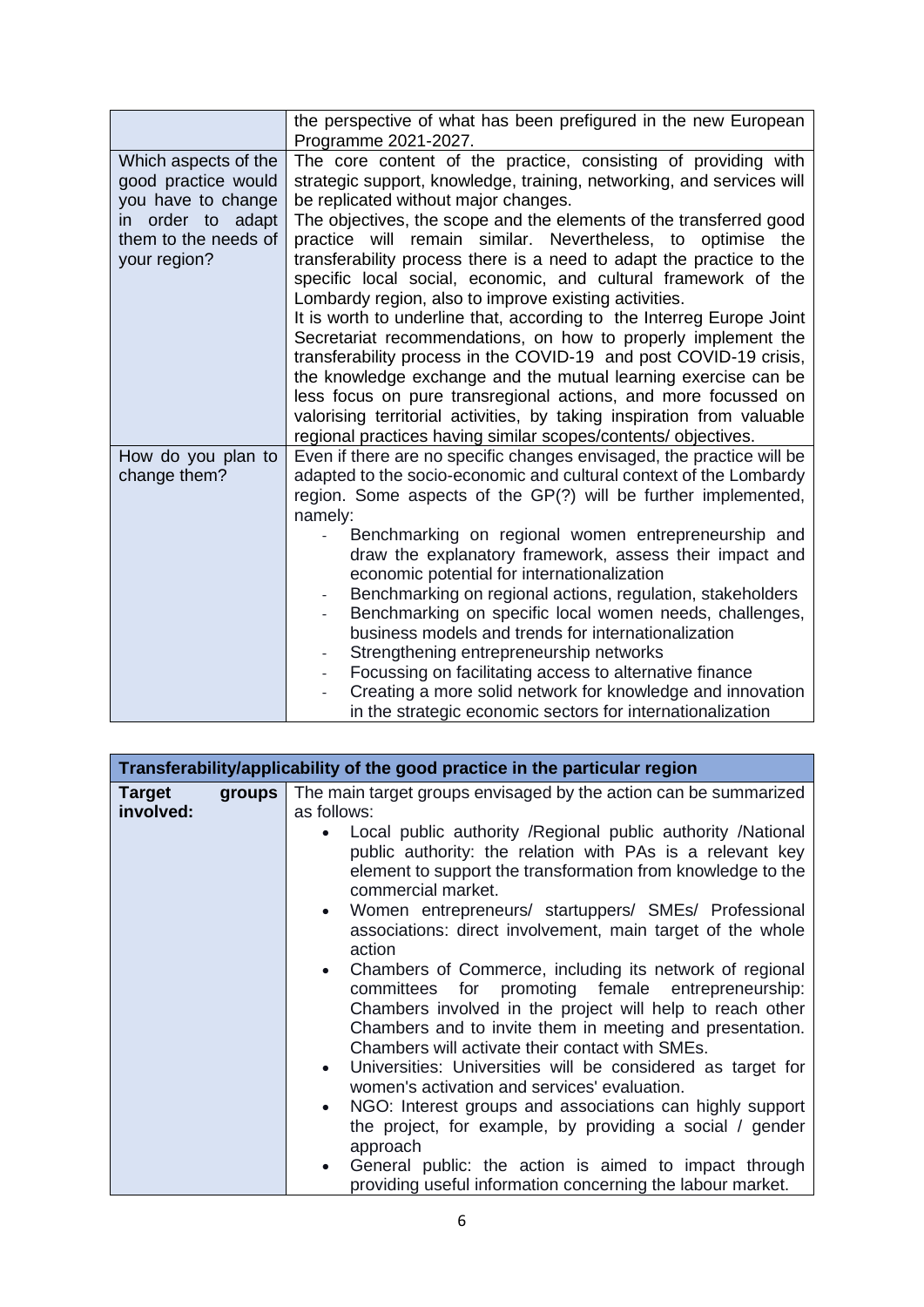| <b>Multi-level</b><br>and<br>multi-professional<br>approach: | Unioncamere and the Lombardy Chamber of Commerce system<br>have been working, also through the Committees, to promote<br>women's entrepreneurship, as a fundamental component of the<br>entrepreneurial fabric, to promote entrepreneurial culture among<br>women, and promote a positive attitude and female role models,<br>ensure that their policies help women to participate in the labour<br>market.                                                                                                                                                                                                                                                                                                                                                                                                                                                                                                                                                                                                                              |
|--------------------------------------------------------------|------------------------------------------------------------------------------------------------------------------------------------------------------------------------------------------------------------------------------------------------------------------------------------------------------------------------------------------------------------------------------------------------------------------------------------------------------------------------------------------------------------------------------------------------------------------------------------------------------------------------------------------------------------------------------------------------------------------------------------------------------------------------------------------------------------------------------------------------------------------------------------------------------------------------------------------------------------------------------------------------------------------------------------------|
|                                                              | During the past decades, initiatives aimed at fostering the creation<br>and development of networks among female entrepreneurs, in<br>support of an entrepreneurial culture that makes female participation<br>an indispensable point of reference have been developed. The<br>action's final aim is to contribute to positively influence policymakers<br>and the different stakeholders concerning social attitudes towards<br>women in society and the labour market.                                                                                                                                                                                                                                                                                                                                                                                                                                                                                                                                                                 |
|                                                              | Generated outputs can be scaled-up at the EU level as they can help<br>to promote a new dialogue among different territories, not<br>necessarily only in the Lombardy region. Guidelines can also be<br>turned into policy improvement at Local, National and EU level.                                                                                                                                                                                                                                                                                                                                                                                                                                                                                                                                                                                                                                                                                                                                                                  |
| <b>Human resources:</b>                                      | Unioncamere Lombardia is the association of the public Chambers<br>of Commerce, Industry, Agriculture and Crafts of Lombardy. Its<br>objective is to consolidate policies that support the development of<br>enterprises that operate in the region, to enhance Lombardy's<br>economic leadership in Italy and Europe. There are 6 macro-areas<br>of intervention to support the economic system:<br>1. Economic information for local development<br>2. Promotion of the territory<br>3. Internationalization<br>4. Small and medium-sized enterprises<br>5. Coordination and assistance to the Chambers of Commerce<br>6. Internationalization.<br>Unioncamere Lombardia possesses well trained human capital to<br>properly implement the practice in the territorial context, including<br>key personnel with high social skills available in the practice to be<br>transferred to drive the process and foster networks.<br>Therefore, there is no need to shift human resources to different<br>institutions and/ or stakeholders. |

|      | <b>Timeline and action</b> December 2020 – May 2021: formal setting-up of the initiative, with |  |
|------|------------------------------------------------------------------------------------------------|--|
| plan | the involvement of the key actors and main stakeholders and first                              |  |
|      | contacts with companies.                                                                       |  |
|      | June 2021: launch of the implementation project.                                               |  |
|      | July 2021: reporting, debriefing and follow up activities                                      |  |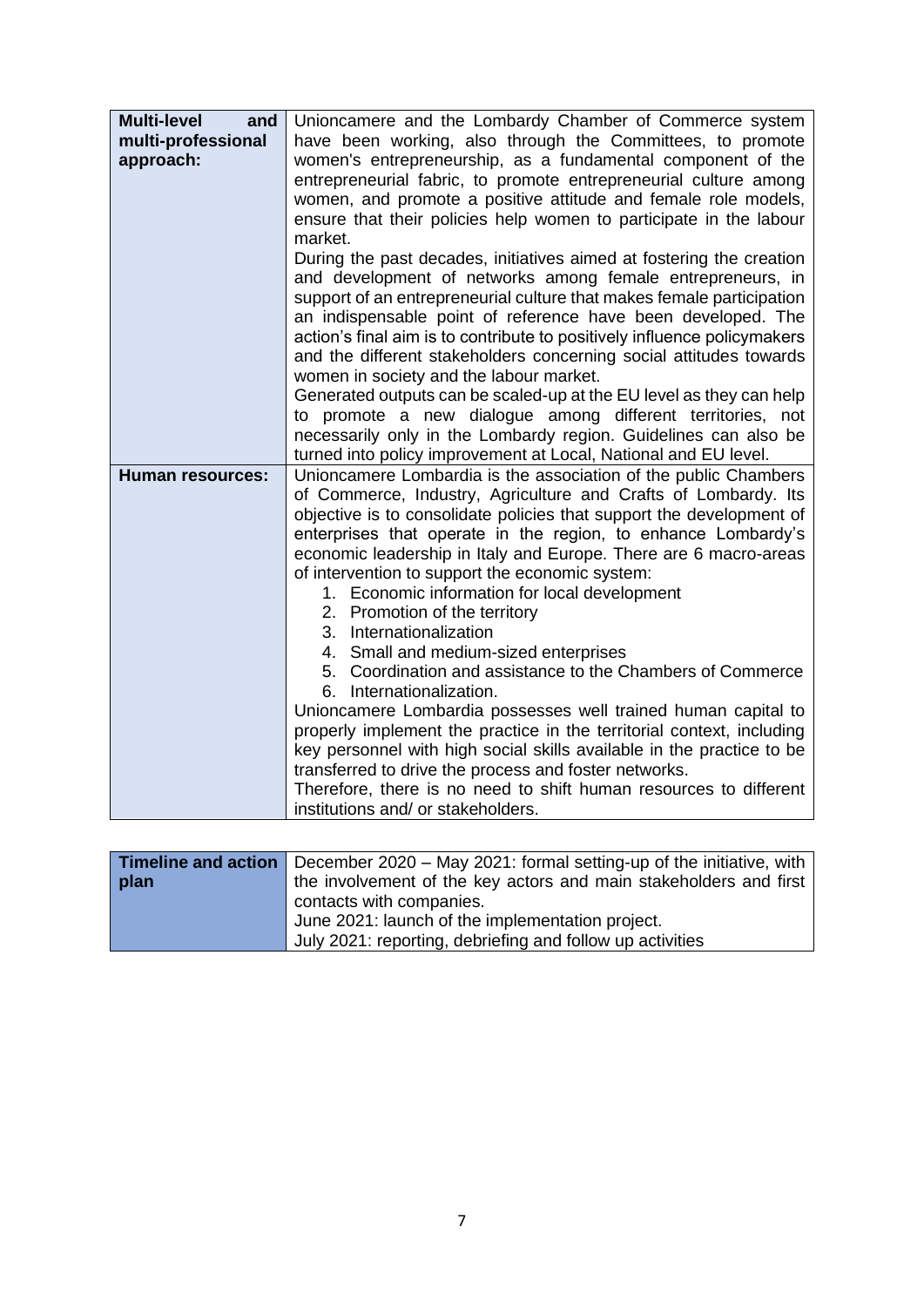## **APPLICABLE GOOD PRACTICE II**

| Good practice general information                            |                                                                           |
|--------------------------------------------------------------|---------------------------------------------------------------------------|
| Title of the practice                                        | Baranya County Industrial Development Programme                           |
| of the<br><b>Thematic</b><br>objective<br>practice           | Governance models and support schemes for the SME<br>internationalization |
| Region in which the Project<br>Partner wants to replicate it | Lombardy                                                                  |

| Good practice targeting the Policy Instrument                                                         |                                                                                                                                                                                                                                                                                                                                                                                                                                                                                                                                                                                                                                                                                                                                                                                                                                                                                                                                                                                                                                                                                                                                                                                                                                                                                                                                                                                                                                                                                                                                                                                                                                                                                                                                                                                                                                                           |
|-------------------------------------------------------------------------------------------------------|-----------------------------------------------------------------------------------------------------------------------------------------------------------------------------------------------------------------------------------------------------------------------------------------------------------------------------------------------------------------------------------------------------------------------------------------------------------------------------------------------------------------------------------------------------------------------------------------------------------------------------------------------------------------------------------------------------------------------------------------------------------------------------------------------------------------------------------------------------------------------------------------------------------------------------------------------------------------------------------------------------------------------------------------------------------------------------------------------------------------------------------------------------------------------------------------------------------------------------------------------------------------------------------------------------------------------------------------------------------------------------------------------------------------------------------------------------------------------------------------------------------------------------------------------------------------------------------------------------------------------------------------------------------------------------------------------------------------------------------------------------------------------------------------------------------------------------------------------------------|
| gaps/weaknesses<br>What<br>this good practice<br>does<br>in<br>the<br>Policy<br>target<br>instrument? | Companies working in some sectors have difficulties in<br>finding international partners or consider international<br>cooperation too difficult or not crucial for their growth. For<br>these companies, it is very important to create structured<br>coordination schemes at the institutional level that can<br>support them. Such schemes go beyond a call for proposals,<br>accompanying companies in all the stages, helping them<br>finding the right partner and supporting in the launch of<br>projects.<br>Furthermore, the "POR FESR 2014-2020 - Bando Linea<br>Internazionalizzazione 2020" targets internationalisation in<br>general, while it is also important to promote specifically<br>cross-border internationalisation.<br>The reason is that small companies that may lack the means<br>to compete in a global market or may not know how to deal<br>with international partners, can easily approach closer<br>companies that speak the same language. The problem that<br>Lombardy faces in cross-border cooperation is that<br>Switzerland is not an EU country and, even if traditionally and<br>culturally speaking people living in the two sides of the border<br>are very close, in administrative and bureaucratic terms many<br>barriers are present. That is why the creation of stable<br>coordination between local authorities and stakeholders<br>could be essential, acting as a strategic asset for the<br>economic development of the entire area.<br>In agreement with local stakeholders, we identified five<br>macro-sectors that have these characteristics, offer high<br>innovation<br>potential<br>development<br>$\mathsf{or}$<br>present<br>many<br>opportunities: joint tourist promotion of the three pre-Alpine<br>lakes area, floriculture, sericulture and mulberry-growing,<br>cosmetics, forestry. |
| How does this good practice<br>these<br>target<br>gaps/weaknesses?                                    | The Italian-Swiss working group (in Italian "Tavolo di Lavoro<br>Italia-Svizzera") aims to strengthen the cross-border<br>cooperation of SMEs, through structured coordination of<br>services offered to enterprises by local actors. It aims to<br>create an environment favourable to innovation and to the<br>creation of international partnerships, exchanging skills,<br>establishing economic collaboration projects (joint ventures<br>or strategic partnerships), developing innovation projects,<br>attracting investments. The ultimate goal is stimulating joint<br>projects among companies of different nationalities.                                                                                                                                                                                                                                                                                                                                                                                                                                                                                                                                                                                                                                                                                                                                                                                                                                                                                                                                                                                                                                                                                                                                                                                                                      |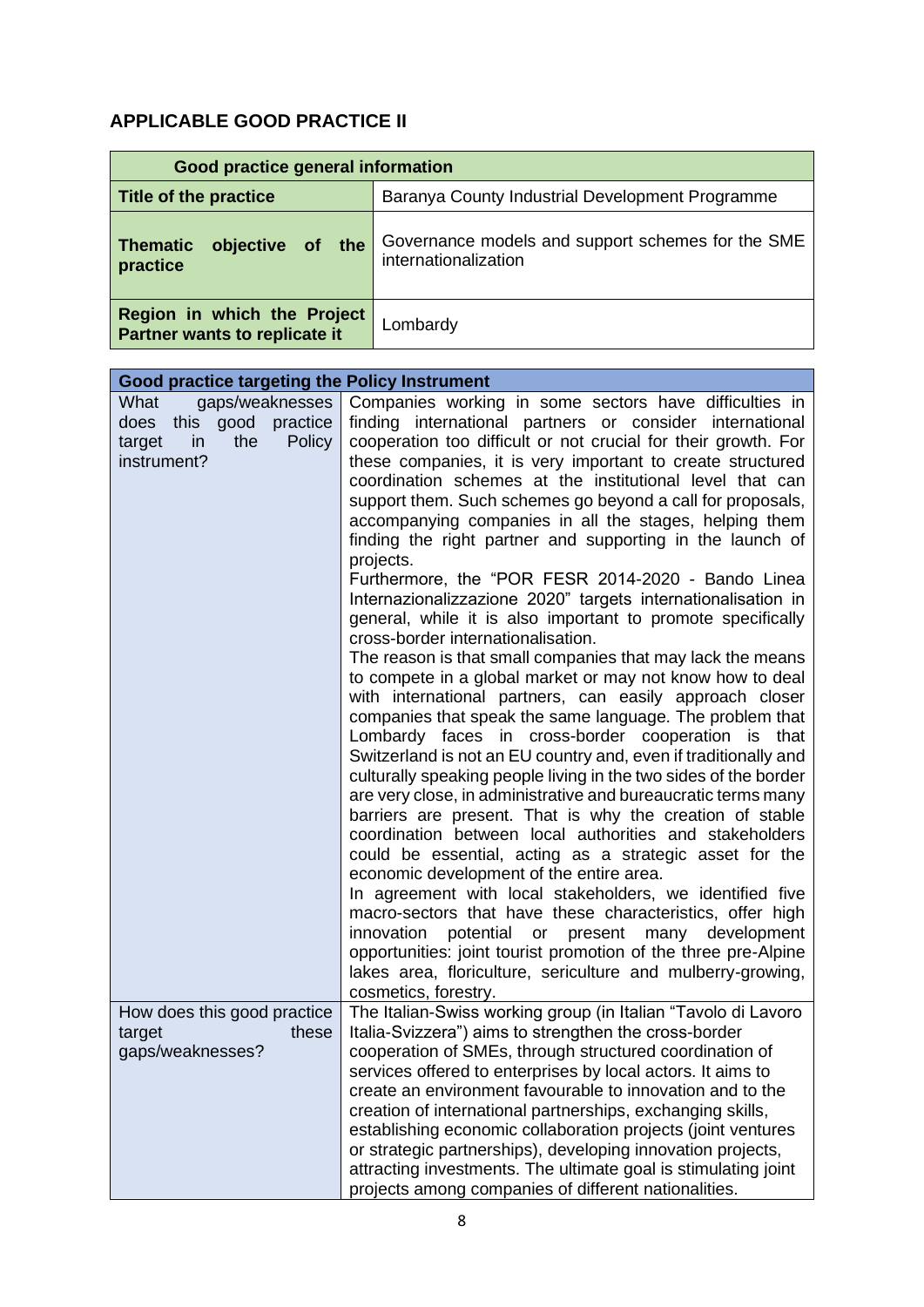|                                                                                                                             | Furthermore, the initiative establishes structured cooperation<br>among key actors present on both sides of the border,<br>allowing to overcome the current lack of effective dialogue<br>and representing a possible first step towards a closer<br>alignment of regional objectives.                                                                                                                                                                                                                                               |
|-----------------------------------------------------------------------------------------------------------------------------|--------------------------------------------------------------------------------------------------------------------------------------------------------------------------------------------------------------------------------------------------------------------------------------------------------------------------------------------------------------------------------------------------------------------------------------------------------------------------------------------------------------------------------------|
| What changes should be<br>made in the good practice to<br>target<br>more<br>gaps/weaknesses in<br>the<br>Policy Instrument? | There are few changes, except those due to the real socio-<br>economic and cultural context of the application of the good<br>practice. The only real change is the scope of application: if<br>the original good practice envisaged industrial sector<br>generically, its application on our territory will concern only 5<br>specific sectors: joint tourist promotion of the three pre-Alpine<br>lakes area, floriculture, sericulture and mulberry-growing,<br>cosmetics, forestry.<br>These changes will not be resource-heavy. |

| Feasibility of the good practice in the particular region                                                                                |                                                                                                                                                                                                                                                                                                                                                                                                                                                                                                                                                                                                                                                                                                                                                                                                                                                                                                                                            |
|------------------------------------------------------------------------------------------------------------------------------------------|--------------------------------------------------------------------------------------------------------------------------------------------------------------------------------------------------------------------------------------------------------------------------------------------------------------------------------------------------------------------------------------------------------------------------------------------------------------------------------------------------------------------------------------------------------------------------------------------------------------------------------------------------------------------------------------------------------------------------------------------------------------------------------------------------------------------------------------------------------------------------------------------------------------------------------------------|
| Do you have proper and<br>reliable support?                                                                                              | At present, the initiative is a bottom-up action driven by local<br>stakeholders and companies. We are planning to involve<br>regional governments in the two sides of the border, in order<br>to have formal political support, which would be strategic for<br>the improvement and scale-up of the action. So far, they have<br>informally informed us that they could be interested.<br>In any case, collaboration with Switzerland has traditionally<br>experienced strong internationalisation and cross-border<br>relations, thus it is a matter of creating or innovating tools to<br>support existing and future cooperations.                                                                                                                                                                                                                                                                                                     |
| Is there a stable funding<br>option to support the good<br>practice application in the<br>long term?                                     | The Policy instrument "POR FESR 2014-2020 - Bando Linea<br>Internazionalizzazione 2020" has been very successful in<br>supporting Lombard companies to internationalise their<br>activities. In addition to this, one of the main objectives of<br>"Tavolo di Lavoro Italia-Svizzera" is identifying funding<br>opportunities for companies that want to initiate joint cross-<br>border projects. On the one hand, these funding opportunities<br>will be based on synergies with existing funds (structural,<br>national, and European funds). On the other hand, the<br>initiative will continuously involve private financial providers<br>interested in investing in the joint cross-border projects of<br>companies. The typology of the provider will depend on the<br>topic of the project proposed and on the specific needs of the<br>companies, it could be a crowdfunding platform, business<br>angels, fintech opportunities. |
| Are there any factors (of<br>political or economic nature)<br>clearly<br>that can<br>prevent<br>implementation of this good<br>practice? | At present we cannot refer to explicit factors of political or<br>economic nature, that can clearly prevent implementation of<br>this good practice.<br>Even if Switzerland is not part of the European Union, there<br>is a strong history of territorial cross-border cooperation in the<br>area. However, collaboration needs to be strengthened<br>particularly in specific key sectors, as there are still some<br>administrative and bureaucratic barriers that hamper the full<br>growth potential of the area.                                                                                                                                                                                                                                                                                                                                                                                                                     |
| Are there any factors (of<br>political or economic nature)<br>that can clearly foster its<br>implementation?                             | Firstly, cooperation between Italy and Switzerland has<br>traditionally been very fruitful and continuous. Therefore,<br>relations between the two sides of the border have their<br>structure already they only need further improvement.                                                                                                                                                                                                                                                                                                                                                                                                                                                                                                                                                                                                                                                                                                 |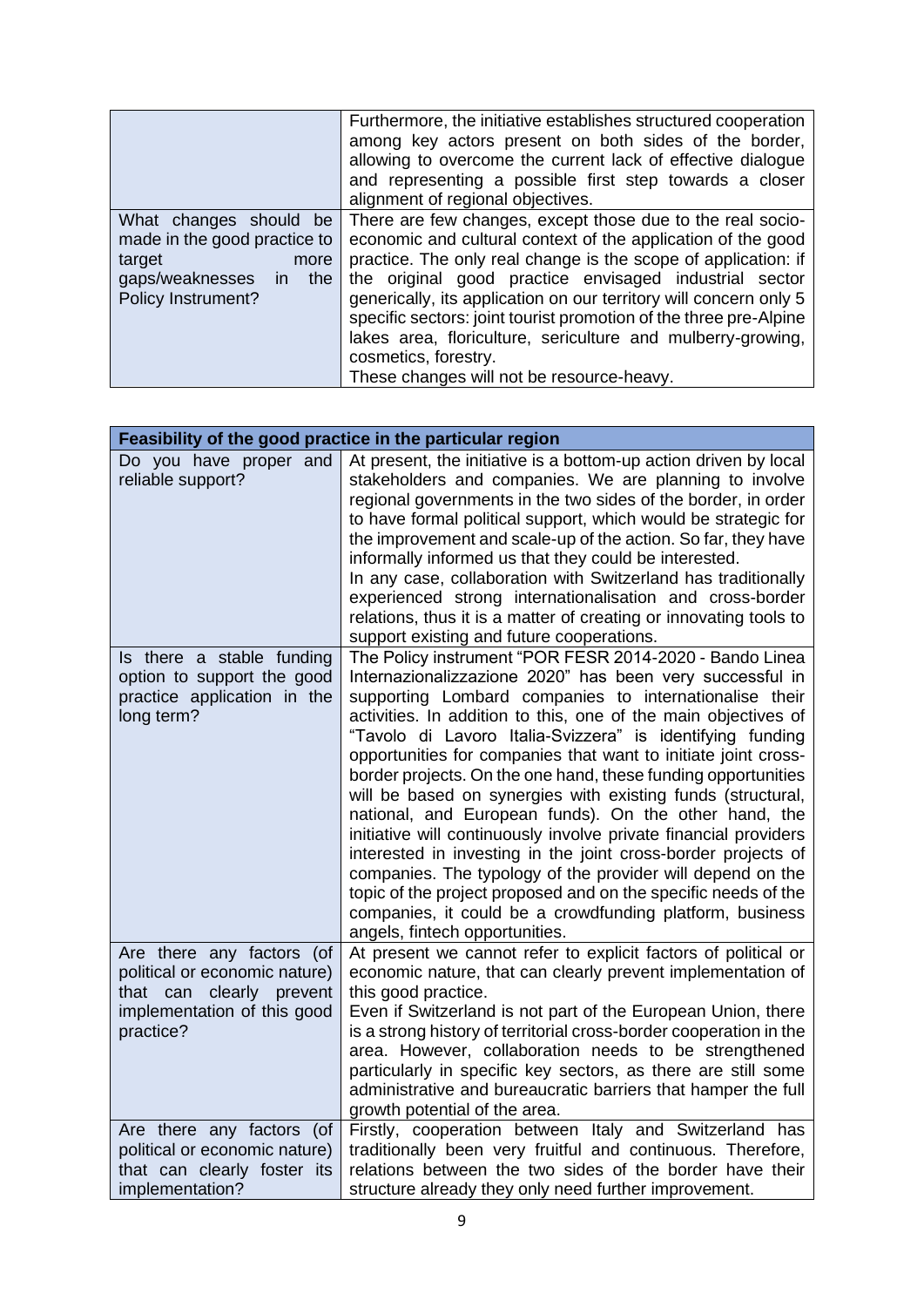| Secondly, an active and formal engagement of regional<br>authorities in both sides of the border would make the "Tavolo"<br>di Lavoro Italia-Svizzera" a strategic asset to support the<br>growth of companies, providing an institutional framework |
|------------------------------------------------------------------------------------------------------------------------------------------------------------------------------------------------------------------------------------------------------|
| and contributing to the general economic development of the                                                                                                                                                                                          |
| area.<br>Thirdly, both the Canton Ticino (Switzerland) and Lombardy                                                                                                                                                                                  |
| are Italian-speaking regions. This fact will play a crucial role                                                                                                                                                                                     |
| in easing the cooperation among companies and local actors.                                                                                                                                                                                          |
| Finally, and possibly, the inclusion of this initiative in an<br>Interreg pilot action may boost the deployment of the initial                                                                                                                       |
| activities, in particular:                                                                                                                                                                                                                           |
| Live costs;                                                                                                                                                                                                                                          |
| Travel costs for coordination;                                                                                                                                                                                                                       |
| External experts engagement.                                                                                                                                                                                                                         |
| A pilot action may be important for a rapid and successful                                                                                                                                                                                           |
| setting-up of the initiative.                                                                                                                                                                                                                        |

|                                                                                                                          | Adaptation of the good practice in the particular region                                                                                                                                                                                                                                                                                                                                                                                                                                                                                                                                                                                                                                                                                                                                                                                                                                                                                                                                                                                                                                                                                                                                                                                               |  |
|--------------------------------------------------------------------------------------------------------------------------|--------------------------------------------------------------------------------------------------------------------------------------------------------------------------------------------------------------------------------------------------------------------------------------------------------------------------------------------------------------------------------------------------------------------------------------------------------------------------------------------------------------------------------------------------------------------------------------------------------------------------------------------------------------------------------------------------------------------------------------------------------------------------------------------------------------------------------------------------------------------------------------------------------------------------------------------------------------------------------------------------------------------------------------------------------------------------------------------------------------------------------------------------------------------------------------------------------------------------------------------------------|--|
| Can the existing design of<br>the good practice be applied                                                               | The existing design of the selected good practice foresees<br>the following activities:                                                                                                                                                                                                                                                                                                                                                                                                                                                                                                                                                                                                                                                                                                                                                                                                                                                                                                                                                                                                                                                                                                                                                                |  |
| as it is?                                                                                                                | Identification of promising development initiatives and<br>potential R&D projects of local SMEs and initiate<br>dialogue and foster cooperation between them,<br>seeking future successful projects that can have a<br>multiplier effect later<br>Involvement of local institutions facilitates and<br>encourages the practical ways of knowledge transfer<br>between these institutions and local firms<br>Establishment of operational contacts with local<br>companies of multinational or large domestic firms to<br>assess their needs and facilitate the cooperation<br>between them and the local SMEs and scientific<br>institutions.<br>Building-up of partnerships with local communities to<br>assess local needs and coordinate developments in<br>line with the needs of economic actors, and<br>Communication of needs and opportunities to<br>bodies<br>potential investors<br>and<br>government<br>responsible for economic development and public<br>funds management.<br>We are planning to perform the same type of activities also in<br>the "Tavolo di Lavoro Italia-Svizzera": we are developing<br>strong cooperative relations with key actors in the area,<br>selecting the industrial sectors that are the most suitable for |  |
|                                                                                                                          | the implementation of this type of activities; then, we will                                                                                                                                                                                                                                                                                                                                                                                                                                                                                                                                                                                                                                                                                                                                                                                                                                                                                                                                                                                                                                                                                                                                                                                           |  |
|                                                                                                                          | focus on the relation with local companies,<br>with the<br>development of innovative cross-border joint projects.                                                                                                                                                                                                                                                                                                                                                                                                                                                                                                                                                                                                                                                                                                                                                                                                                                                                                                                                                                                                                                                                                                                                      |  |
| To what extent does the<br>application<br>of<br>the<br>good<br>practice<br>the<br>targets<br>problems in the application | The regional contexts of intervention are fundamentally<br>different, as the Lombardy region is a highly developed area,<br>with innovation and internationalisation trends that are the<br>best in Italy.                                                                                                                                                                                                                                                                                                                                                                                                                                                                                                                                                                                                                                                                                                                                                                                                                                                                                                                                                                                                                                             |  |
| area?                                                                                                                    | However, there are some unexploited sectors that, with<br>structured cross-border cooperation, offer very high growth                                                                                                                                                                                                                                                                                                                                                                                                                                                                                                                                                                                                                                                                                                                                                                                                                                                                                                                                                                                                                                                                                                                                  |  |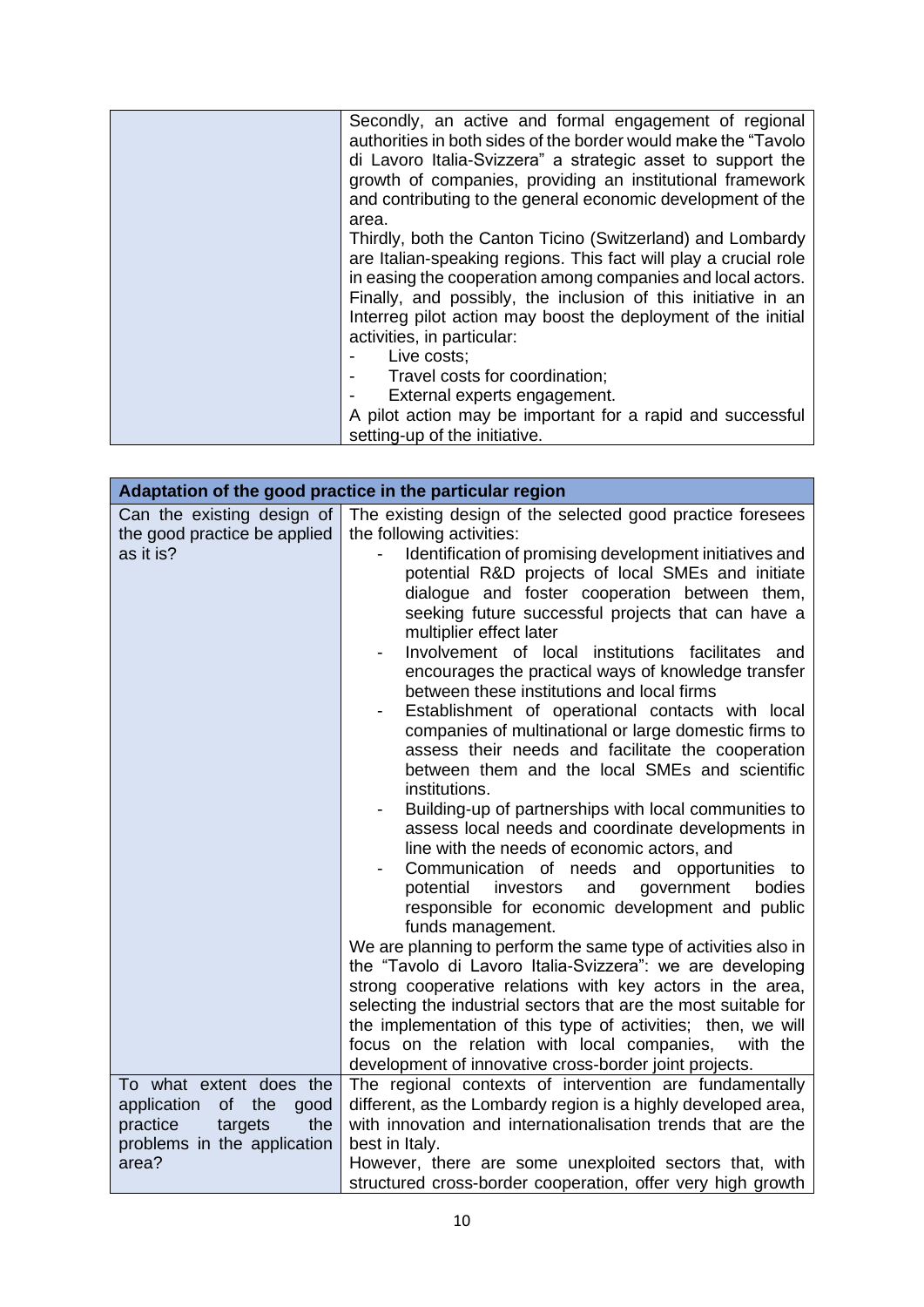|                            | potential. In agreement with stakeholders we identified five<br>key fields:                                                   |
|----------------------------|-------------------------------------------------------------------------------------------------------------------------------|
|                            | joint tourist promotion of the three pre-Alpine lakes<br>area                                                                 |
|                            | floriculture                                                                                                                  |
|                            | sericulture and mulberry-growing                                                                                              |
|                            | cosmetics                                                                                                                     |
|                            | forestry                                                                                                                      |
| Which aspects of the good  | The inspiring good practice is implemented in the Hungarian-                                                                  |
| practice would you have to | Croatian cross-border cooperation, an area with financial,                                                                    |
| change in order to adapt   | innovation and entrepreneurial problems, language barriers,                                                                   |
| them to the needs of your  | low socio-economic development, a low inclination of SMEs                                                                     |
| region?                    | for building international connections.                                                                                       |
|                            | The Lombard-Switzerland border area is fundamentally<br>different: SMEs are keen to internationalisation and export,          |
|                            | high<br>development,<br>with<br>socio-economic<br>excellent                                                                   |
|                            | entrepreneurial skills, and no-language barriers (Canton                                                                      |
|                            | Ticino is an Italian-speaking area).                                                                                          |
|                            | Anyway, all aspects of the Hungarian good practice can be                                                                     |
|                            | applied to our territory, having the effect to boost the positive                                                             |
|                            | trends already present and providing a coordinative                                                                           |
|                            | further<br>improve<br>cross-border<br>framework<br>to                                                                         |
|                            | internationalisation and joint innovation of companies.                                                                       |
|                            | The only change will be the scope of application. The<br>Hungarian good practice targets "industry" in general, while         |
|                            | we are selecting specific sectors of implementation: joint                                                                    |
|                            | tourist promotion of the three pre-Alpine lakes area,                                                                         |
|                            | floriculture, sericulture and mulberry-growing, cosmetics,                                                                    |
|                            | forestry.                                                                                                                     |
|                            | The reason is that, as the area is highly developed, we                                                                       |
|                            | decided to concentrate on sectors which are more in the                                                                       |
|                            | interest of stakeholders and which have a high potential for                                                                  |
|                            | growth with cross-border cooperation.                                                                                         |
| How do you plan to change  | The objectives of the transferred good practice are similar,                                                                  |
| them?                      | the same applies to the activities. What changes is the scope                                                                 |
|                            | of application: instead of having industry in general as the                                                                  |
|                            | target sector, we will focus on 5 macro-sectors: joint tourist<br>promotion of the three pre-Alpine lakes area, floriculture, |
|                            | sericulture and mulberry-growing, cosmetics, forestry.                                                                        |
|                            | Therefore, the aspect to be changed is the industrial sector's                                                                |
|                            | target, which is only a detail, while the main activities and                                                                 |
|                            | objectives remain the same.                                                                                                   |

| Transferability/applicability of the good practice in the particular region |                                                                                                                                                                                                                                                                                                                                                                                                                                      |
|-----------------------------------------------------------------------------|--------------------------------------------------------------------------------------------------------------------------------------------------------------------------------------------------------------------------------------------------------------------------------------------------------------------------------------------------------------------------------------------------------------------------------------|
| Target groups involved:                                                     | The target groups, the key actors and the main territorial<br>stakeholders of the existing good practice coincide with the<br>ones that we are planning to involve in the "Tavolo di Lavoro"<br>Italia-Svizzera": Chambers of Commerce, regional and<br>national Authorities, trade and professional associations,<br>universities, local communities, SMEs and companies. In<br>particular:<br>- Target groups: SMEs and companies; |